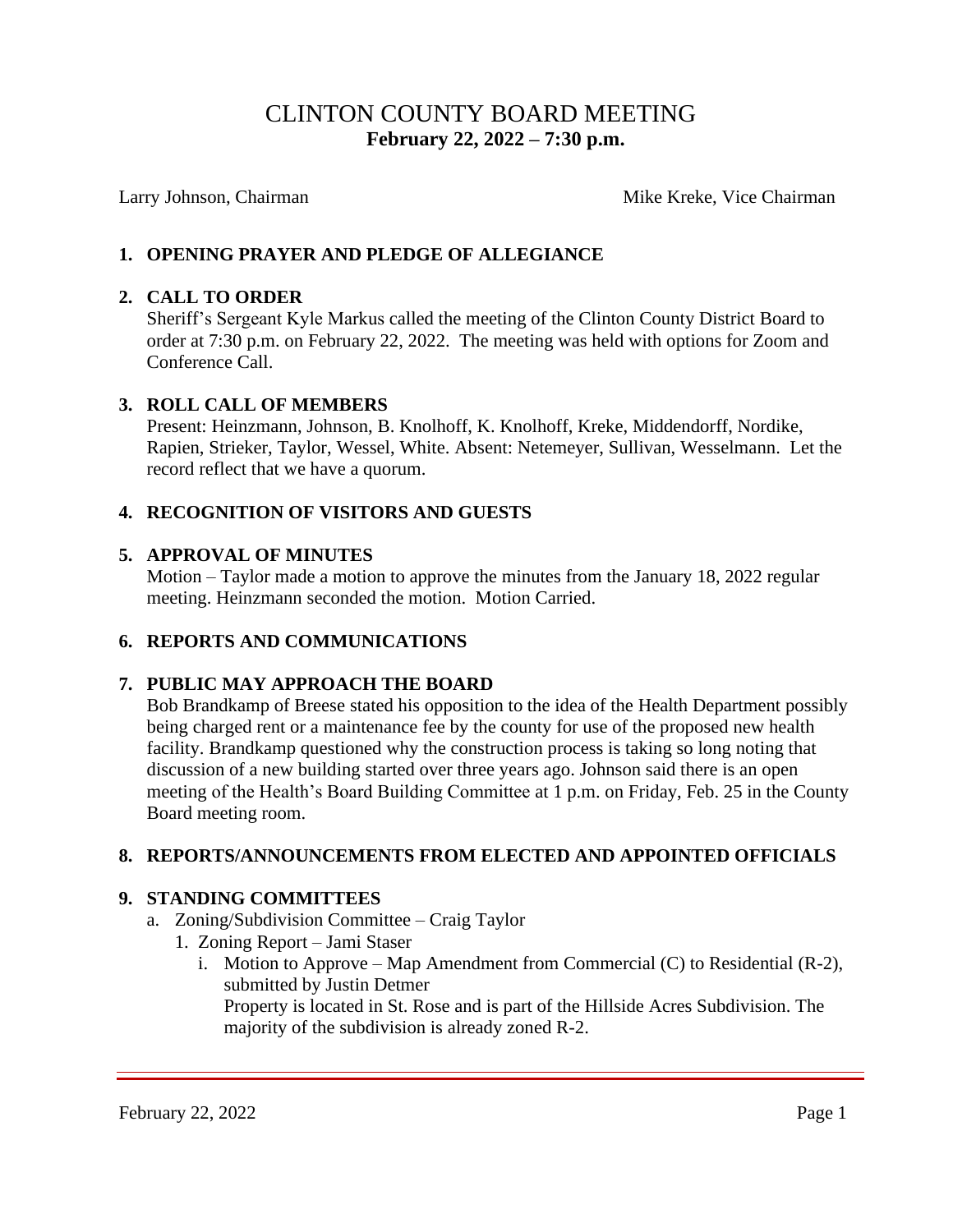B. Knolhoff made a motion for a roll call vote. Taylor seconded the motion. Heinzmann (Yes); Knolhoff, B (Yes), Knolhoff, K (Yes); Kreke (Yes); Middendorff (Yes); Netemeyer (Absent); Nordike (Yes); Rapien (Yes); Strieker (Yes); Sullivan (Absent); Taylor (Yes); Wessel (Yes); Wesselmann (Absent); White (Yes). Motion Carried 11-0.

- ii. Motion to Approve Map Amendment from Agricultural  $(A)$  to Commercial  $(C)$ , submitted by Wade Township's Ron Becker and the Village of Beckemeyer. The property is located just outside of the village limits. The village is rezoning the land to Commercial and intends to deed 3 acres to Wade Township for the construction of a new township building. Middendorff made a motion for a roll call vote. White seconded the motion. Heinzmann (Yes); Knolhoff, B (Yes), Knolhoff, K (Yes); Kreke (Yes); Middendorff (Yes); Netemeyer (Absent); Nordike (Yes); Rapien (Yes); Strieker (Yes); Sullivan (Absent); Taylor (Yes); Wessel (Yes); Wesselmann (Absent); White (Yes). Motion Carried 11-0.
- iii. Motion to Approve Final Plat 3 Lot Heckenkemper Heritage Subdivision Lookingglass Township, owned by Kevin and Brian Heckenkemper The family is splitting off 3.86 acres from a 20-acre plot and will have three lots that are 1.22 acres each for family members to build on. Heinzmann made a motion for a roll call vote. Wessel seconded the motion. Heinzmann (Yes); Knolhoff, B (Yes), Knolhoff, K (Yes); Kreke (Yes); Middendorff (Abstain); Netemeyer (Absent); Nordike (Yes); Rapien (Yes); Strieker (Yes); Sullivan (Absent); Taylor (Yes); Wessel (Yes); Wesselmann (Absent); White (Yes). Motion Carried 10-0 with 1 Abstain.
- b. Economic Development/Enterprise Zone Keith Nordike No Report
- c. Tourism Committee Jim Sullivan Sullivan presented a bill from Acorn Internet Services which was referred to the Finance Committee.
- d. Environmental Concerns/Unincorporated/Solid Waste Nelson Heinzmann No Report
- e. Assessment Committee Bryan Wessel Wessel reported that the 2022 declarations for properties sold in the past month were 78 which is up 6 from last year. The Board of Review has completed all of its appeals, and the decisions are in the mail. Just over 1,000 renewal forms for disabled persons and disabled veterans tax exemptions were mailed on January 12. Over 3,300 senior tax exemption and tax freeze renewal applications were mailed on February 7.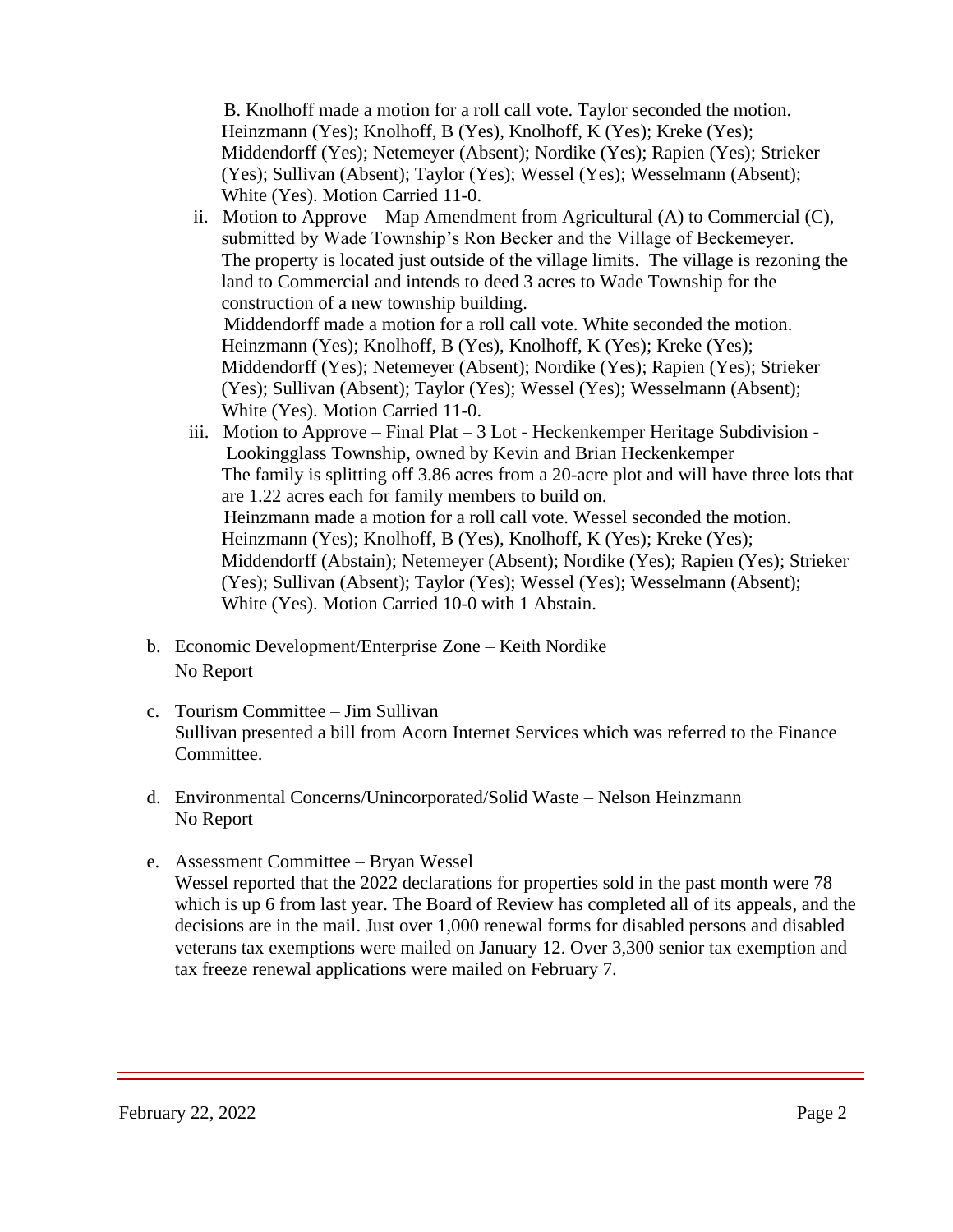# f. Insurance/ICIT – Nelson Heinzmann

- Heinzmann reported on the February 10 committee meeting. Bill Schmaltz of Einstein Consulting gave a presentation on the proposed Flexible Spending Account program and its benefits to the county and employees. He also presented the KISX card which is an incentive to use stand-alone imaging and surgical centers. More discussion will follow in March. Einstein Consulting's monthly report showed total fees are up 1.2 percent as compared to this time last year, pharmacy expenses were down slightly, medical claims were up 9 percent and fixed costs were down 24 percent. For this Fiscal Year, expenses without reimbursements, were under budget by 1.8 percent. With reimbursements, the expenses were under budget by 31.68 percent.
- g. Facilities Committee Ken Knolhoff
	- 1. K. Knolhoff reported that the committee met February 15, Rick Asuturian, the engineer who designed the HVAC system for the courthouse, was in attendance along with Kohnen Heating and Air Conditioning. Both agreed to some changes to the design for the HVAC system. The proposed HVAC system is similar to what is being installed at Jackson County's new courthouse. The new system does not have all of the controls or the heat pump like the old system has. Instead, it will have insulated duck work, dehumidification controls and ionized purified air.
		- i. Motion to Approve Low Bid for HVAC Replacement Awarded to Kohnen Air Conditioning and Heating, Inc. of Germantown for \$887,935. K. Knolhoff made a motion for a roll call vote. Nordike seconded the motion. Heinzmann (Yes); Knolhoff, B (Yes), Knolhoff, K (Yes); Kreke (Yes); Middendorff (Yes); Netemeyer (Absent); Nordike (Yes); Rapien (Yes); Strieker (Yes); Sullivan (Absent); Taylor (Yes); Wessel (Yes); Wesselmann (Absent); White (Yes). Motion Carried 11-0.
		- ii. Motion to Approve Low Bid for New Courthouse Roof Awarded to Kehrer Bros. West Roofing of Albers for \$175,400. K. Knolhoff stated the plan for the courthouse roof was to add another four inches of insulation which should add some energy savings. This time the plan also includes plywood which should add to the energy savings. K. Knolhoff made a motion for a roll call vote. Wessel seconded the motion.

 Heinzmann (Yes); Knolhoff, B (Yes), Knolhoff, K (Yes); Kreke (Yes); Middendorff (Yes); Netemeyer (Absent); Nordike (Yes); Rapien (Yes); Strieker (Yes); Sullivan (Absent); Taylor (Yes); Wessel (Yes); Wesselmann (Absent); White (Yes). Motion Carried 11-0.

- iii. Knolhoff also reported that the roof started leaking at the Health Department last week and a portion of the ceiling in the women's bathroom fell in. Knolhoff agreed with previous comments that the County Board needs to get moving on the construction of a new Health Department facility.
- h. Animal Control/County Farm Committee Craig Taylor
	- 1. Taylor reported that for the past month, there were 26 dogs, 9 strays, 11 surrenders and two bite cases. There were four reclaimed dogs, three adopted and 17 went to rescue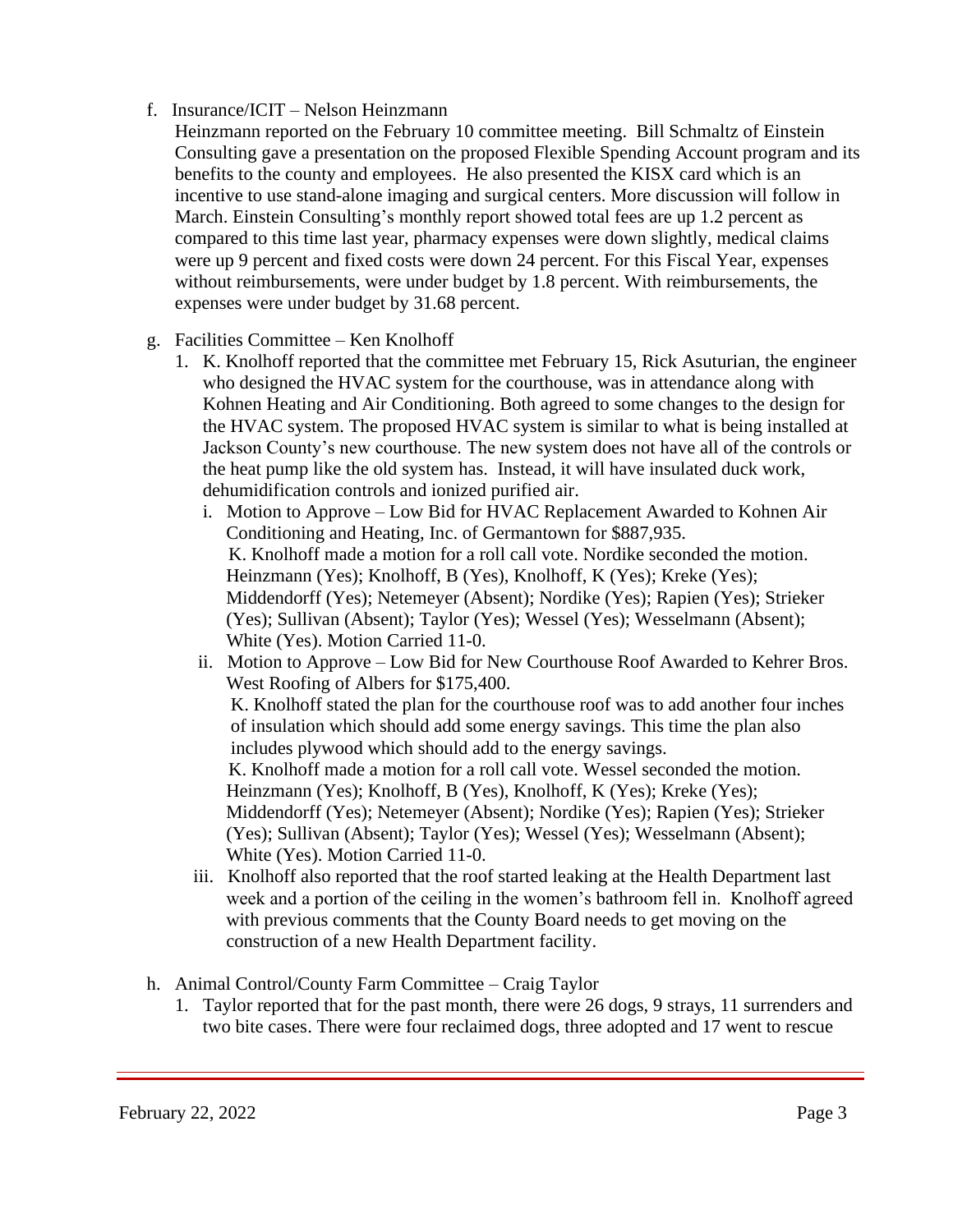groups. The committee applied for the building permit for the new Multi-Purpose building. The committee and the State's Attorney reviewed an Intergovernmental Agreement between the city of Carlyle and the county.

- i. Motion to Approve Resolution Approving an Intergovernmental Agreement between the City of Carlyle and Clinton County. B. Knolhoff made a motion for a roll call vote. Middendorff seconded the motion. Heinzmann (Yes); Knolhoff, B (Yes), Knolhoff, K (Yes); Kreke (Yes); Middendorff (Yes); Netemeyer (Absent); Nordike (Yes); Rapien (Yes); Strieker (Yes); Sullivan (Absent); Taylor (Yes); Wessel (Yes); Wesselmann (Absent); White (Yes). Motion Carried 11-0.
- ii. Motion to Approve Upgrades to the Multi-Purpose Building Contract with the total contract cost not to exceed \$981,300 Taylor reported that there are 12 possible changes/upgrades to the proposed Multi- Purpose Building at the County Farm. At this point the committee is uncertain which upgrades will be completed, but they are considering upgrades to the fencing, additional concrete, tracing wire for the hook up into the city sewers and other items. The original bid was \$903,800 and the maximum with all upgrades would be \$981,300.

 Taylor made a motion for a roll call vote. Nordike seconded the motion. Heinzmann (Yes); Knolhoff, B (Yes), Knolhoff, K (Yes); Kreke (Yes); Middendorff (Yes); Netemeyer (Absent); Nordike (Yes); Rapien (Yes); Strieker (Yes); Sullivan (Absent); Taylor (Yes); Wessel (Yes); Wesselmann (Absent); White (Yes). Motion Carried 11-0.

- iii. Motion to Approve Resolution Regarding Lease Agreement with Korte-Bretz Properties, LLC (THIS ITEM WAS TABLED)
- i. Education Committee James White No Report
- j. Veterans Committee Bob Netemeyer No Report
- k. Finance/Health/Revolving Loan Committee/General Services/Judiciary Brad Knolhoff
	- 1. Treasurer's Monthly Report Denise Trame
		- i. Motion to Approve Treasurer's Monthly Report. Middendorff made a motion to approve the Treasurer's Monthly Report. White seconded the motion. Motion Carried.

Trame reported the county received \$5,910.06 for video gaming last month.

 ii. Motion to Approve - Payment to Mazzitello Professional Services for \$15,000 for Phase 2 services for the Countywide Emergency Radio System. B. Knolhoff said the Finance Committee met Feb. 16 to discuss the Phase 2 contract with Mike Mazzitello of Mazzitello Professional Services for the Countywide Emergency Radio System. Phase 1 consisted of a review of the current radio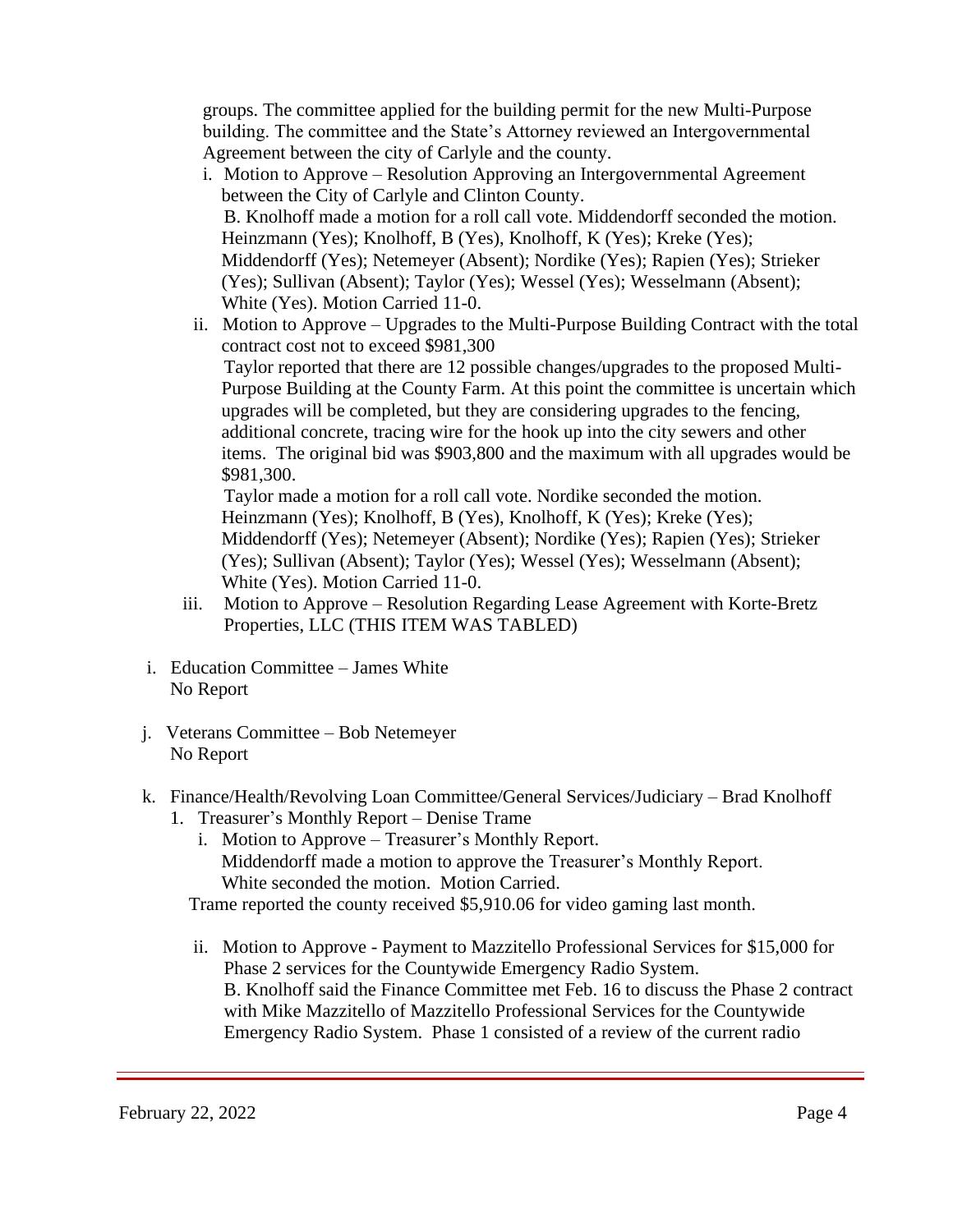communications system. Phase 2, estimated at \$15,000, will include development of a Request for Proposal (RFP). Once the RFP is completed, the county will advertise for bids. Mazzitello will review and consolidate any bids and will provide recommendations.

B. Knolhoff made a motion for a roll call vote. White seconded the motion. Heinzmann (Yes); Knolhoff, B (Yes), Knolhoff, K (Yes); Kreke (Yes); Middendorff (Yes); Netemeyer (Absent); Nordike (Yes); Rapien (Yes); Strieker (Yes); Sullivan (Absent); Taylor (Yes); Wessel (Yes); Wesselmann (Absent); White (Yes). Motion Carried 11-0.

 iii. Motion to Approve – Ordinance for American Rescue Plan Act (ARPA) Standard Allowance.

B. Knolhoff explained that the U.S. Treasury Department released a final rule in January which relaxed the guidelines on the expenditure of American Rescue Plan Act (ARPA) funding. Within the final ruling was the ability for a county to approve a standard allowance of up to \$10 million for lost revenue due to the COVID-19 pandemic. The county received \$7.3 million; therefore, the entire amount can be added to the General Fund and considered as reimbursement for lost revenue. Some of the capital expenditures that the funds may be used for include the new Multi-Purpose Building at the County Farm, replacement of the courthouse roof and the courthouse HVAC system. B. Knolhoff said using these funds for needed capital expenditures versus reoccurring expenses will leave the county in good financial standing and will benefit the county for at least the next 20 years. B. Knolhoff made a motion for a roll call vote. Wessel seconded the motion. Heinzmann (Yes); Knolhoff, B (Yes), Knolhoff, K (Yes); Kreke (Yes); Middendorff (Yes); Netemeyer (Absent); Nordike (Yes); Rapien (Yes); Strieker (Yes); Sullivan (Absent); Taylor (Yes); Wessel (Yes); Wesselmann (Absent); White (Yes). Motion Carried 11-0.

- l. Law Enforcement/EMA/Welfare/Safety/Liquor James White
	- 1. White said the committee heard from Sheriff Travous who said the new ID Networks system is on track to be completed as scheduled. Travous also spoke about the potential for increased overtime with arresting officers being asked to appear in court for certain cases. State's Attorney Brandmeyer explained that there are preliminary hearings where evidence must be presented to show probable cause. The court prefers to have arresting officers in the court to ensure there are no evidentiary hearsay issues with cases and to ensure that probable cause is found. Brandmeyer said these court appearances are causing some overtime issues in the sheriff's department. Travous also discussed a lawsuit pending from a copyrighted eagle photo that was previously used by the sheriff's department on Facebook. This case was settled at a cost of \$5,000 which will be absorbed through the sheriff's budget.
	- 2. Nordike said he was approached by the Germantown Police Chief asking if any of the COVID funding would, or could, be allocated to the local communities for the purchase of surveillance cameras in the village. B. Knolhoff said all of the ARPA money is being transferred to the General Fund, so the question is whether or not the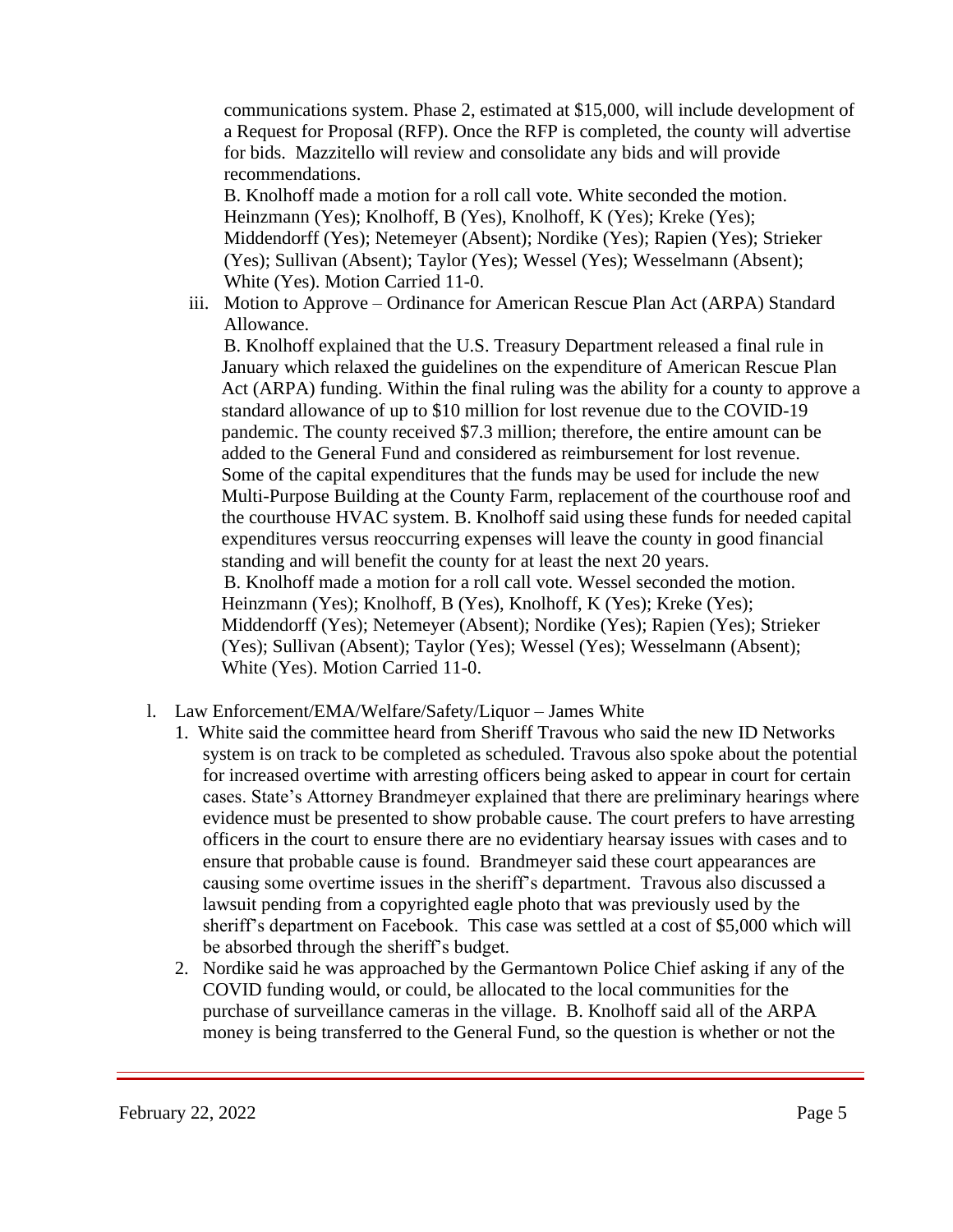county would be willing to spend General Fund money to support this.

- m. Road and Bridge Committee Bryan Wessel
	- 1. Highway Engineer's Report Dan Behrens Behrens reported that for the past 20-plus years the county has been dealing with the issue of timber creosote foundation piles that were used for county and township bridges in the 1950s and 60s. The problem is having a 75–100-year superstructure on a 30-year substructure. The county just completed repairs to a bridge in Germantown Township with bad sections of the foundation being cut out and replaced. There are three more bridges coming up on the county line road between Marion and Clinton counties with four or five bad piles that need to be replaced. Even though the bridges are on a township road, state law dictates that the two counties are responsible for the repairs since the bridges are on a county line road. The cost is split based on a ratio of the assessed valuation, so Clinton will have a higher share of the expense. Behrens reported on an insurance claim involving a tandem axle dump truck/snow plow which started on fire and burned up. Insurance is reimbursing \$76,400 for the truck with a \$1,000 deductible. The county will see if any equipment on the truck is salvageable. On June 10, Don Beckemeyer will be retiring from the Highway Department after 21 years. Job applications will be available in March or April.
	- 2. Nordike commented that he asked to be on the agenda under Highway and was wondering why he was denied the opportunity to speak. Johnson said if he wants to be added to the agenda to comment, he needs to call him directly. Johnson suggested that Nordike attend Highway Committee meetings to discuss any issues. Johnson said he will be glad to set up a meeting with Nordike, Behrens and himself to further discuss his concerns.
- n. Personnel/Labor Committee Mike Kreke
	- i. Motion to Approve Final Payout for Kyle Schulte not to exceed \$357.56 Kreke said the committee approved a payout for Kyle Schulte; however, there was a pay raise that was missed. Kreke made a motion for a roll call vote. Middendorff seconded the motion. Heinzmann (Yes); Knolhoff, B (Yes), Knolhoff, K (Yes); Kreke (Yes); Middendorff (Yes); Netemeyer (Absent); Nordike (Yes); Rapien (Yes); Strieker (Yes); Sullivan (Absent); Taylor (Yes); Wessel (Yes); Wesselmann (Absent); White (Yes). Motion Carried 11-0.
	- ii. Motion to Approve Letter of Resignation and Payout for Don Beckemeyer not to exceed \$12,296.23

Kreke presented a letter of resignation for Don Beckemeyer effective June 10, 2022 and information on Beckemeyer's payout.

 Kreke made a motion for a roll call vote. Taylor seconded the motion. Heinzmann (Yes); Knolhoff, B (Yes), Knolhoff, K (Yes); Kreke (Yes); Middendorff (Yes); Netemeyer (Absent); Nordike (Yes); Rapien (Yes); Strieker (Yes); Sullivan (Absent); Taylor (Yes); Wessel (Yes); Wesselmann (Absent);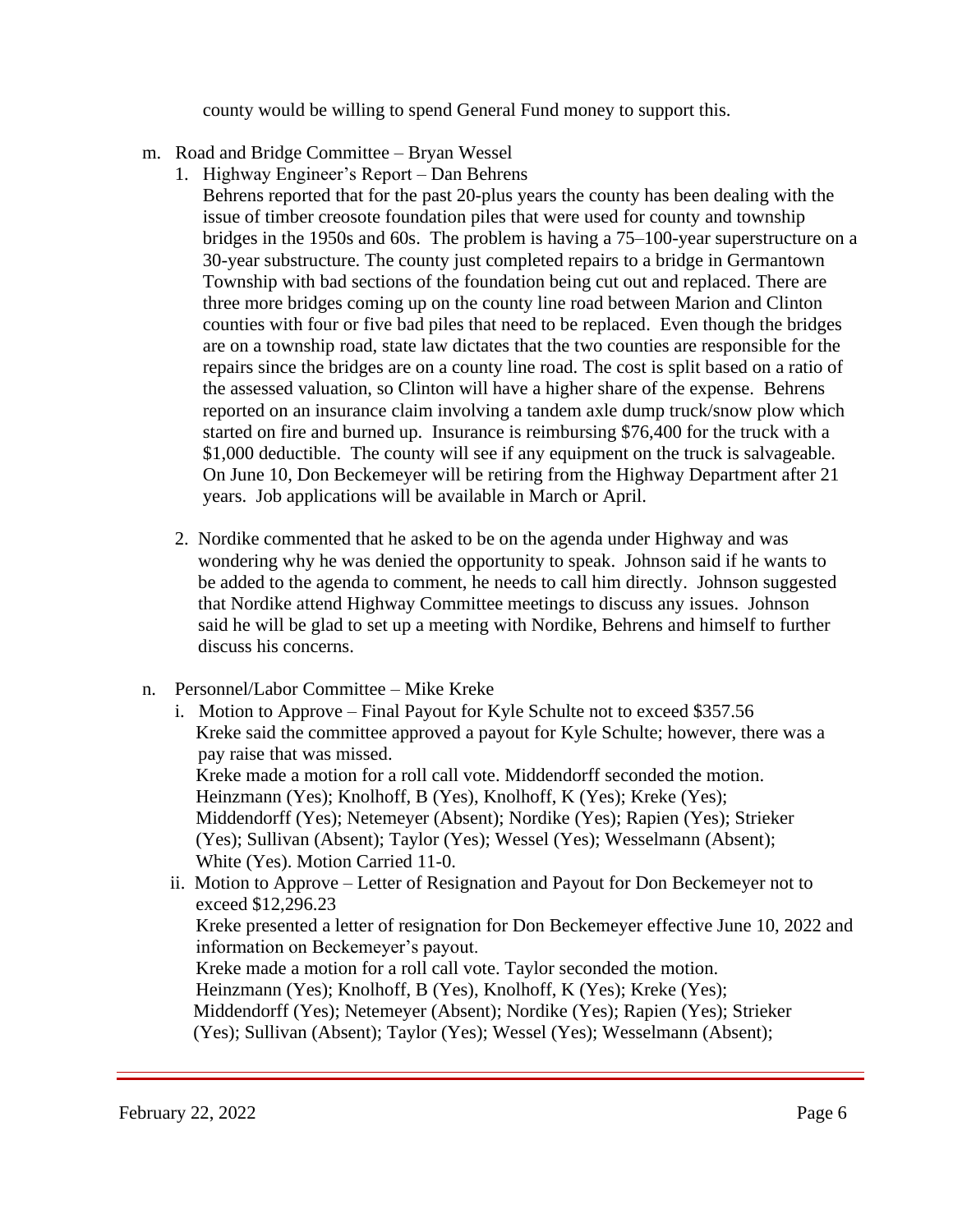White (Yes). Motion Carried 11-0.

## **10. SPECIAL COMMITTEES**

- a . 708 Mental Health Board/Area Agency on Aging James White No Report.
- b. County Health James White

Administrator Chris Leidel provided finance and grant information for the Health Department stating that in January revenue was \$154,576 with expenditures of \$86,620. The reason for the high revenue was the receipt of a \$126,000 Mass Vaccination Grant. Leidel said a Crisis Covid grant for \$127,723 was also approved by the state. Most of that funding will go toward salaries and rent for the use of the fairgrounds as a Covid testing site. A new generator for the health department will be installed in early March to ensure that coolers holding Covid vaccines can continue to run in the event of a power outage.

- 1. Motion to Approve Health Department Monthly Report White made a motion to approve the Health Department Monthly Report. Wessel seconded the motion. Motion Carried.
- c. GIS Committee Craig Taylor No Report
- d. 911 Committee Mike Kreke No Report
- e. Technology Support James White No Report
- f. UCCI Jim Sullivan

 Johnson said the state treasurer spoke at the last UCCI meeting about the millions of dollars in unclaimed funds that can be claimed by Illinoisans by visiting the treasurer's website.

 g. Reorganization Committee – Mike Kreke No Report

# **11. APPROVAL OF ACCOUNTS PAYABLE**

Taylor made a motion for a roll call vote for approval of accounts payable. Heinzmann seconded the motion.

 Heinzmann (Yes); Knolhoff, B (Yes), Knolhoff, K (Yes); Kreke (Yes); Middendorff (Yes); Netemeyer (Absent); Nordike (No); Rapien (Yes); Strieker (Yes); Sullivan (Absent); Taylor (Yes); Wessel (Yes); Wesselmann (Absent); White (Yes). Motion Carried 10-1.